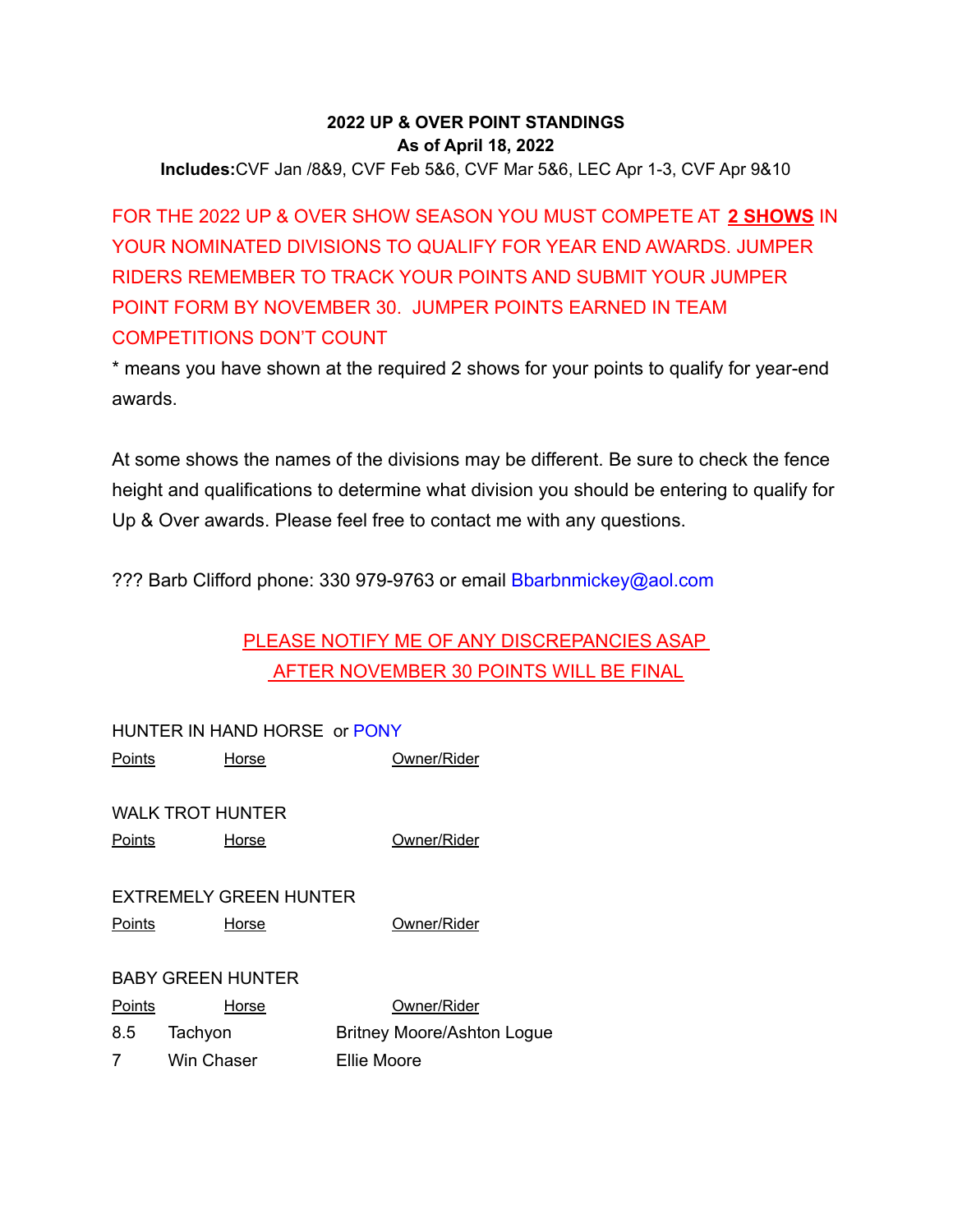|                 | LOW HUNTER 2'-2'3", 2'6" or 2'9"-3" |                          |
|-----------------|-------------------------------------|--------------------------|
| Points          | <b>Horse</b>                        | Owner/Rider              |
|                 | 7 Once And Future King              | Aubree Dann              |
|                 | <b>LOW ADULT HUNTER</b>             |                          |
|                 | <u>Points</u><br><b>Horse</b>       | Owner/Rider              |
|                 | 3 Taylor Made                       | <b>Nicolette Hemming</b> |
|                 | <b>LOW CHILDREN'S HUNTER</b>        |                          |
|                 | <u>Points</u><br><b>Horse</b>       | Owner/Rider              |
|                 | 3.5 Smooth Criminal                 | <b>Karlie Dennis</b>     |
|                 | <b>ADULT AMATEUR HUNTER</b>         |                          |
| <u>Points</u>   | Horse                               | Owner/Rider              |
|                 | <b>CHILDREN'S HUNTER</b>            |                          |
| <u>Points</u>   | <b>Horse</b>                        | Owner/Rider              |
|                 | 4 Once And Future King              | Aubree Dann              |
|                 | MISCELLANEOUS HUNTER PLEASURE       |                          |
|                 | <u>Points</u><br><b>Horse</b>       | Owner/Rider              |
|                 | TB HUNTER HIGH POINT                |                          |
| <u>Points</u>   | <b>Horse</b>                        | Owner/Rider              |
|                 | 11 Once And Future King             | Aubree Dann              |
| 3.5             | Smooth Criminal                     | <b>Karlie Dennis</b>     |
|                 | JUMPER HIGH POINT                   |                          |
| <b>Points</b>   | Horse                               | Owner                    |
| <b>LEADLINE</b> |                                     |                          |
| <b>Points</b>   | <u>Rider</u>                        |                          |
|                 | WALK TROT RIDER NOT TO JUMP         |                          |
| <b>Points</b>   | Rider                               |                          |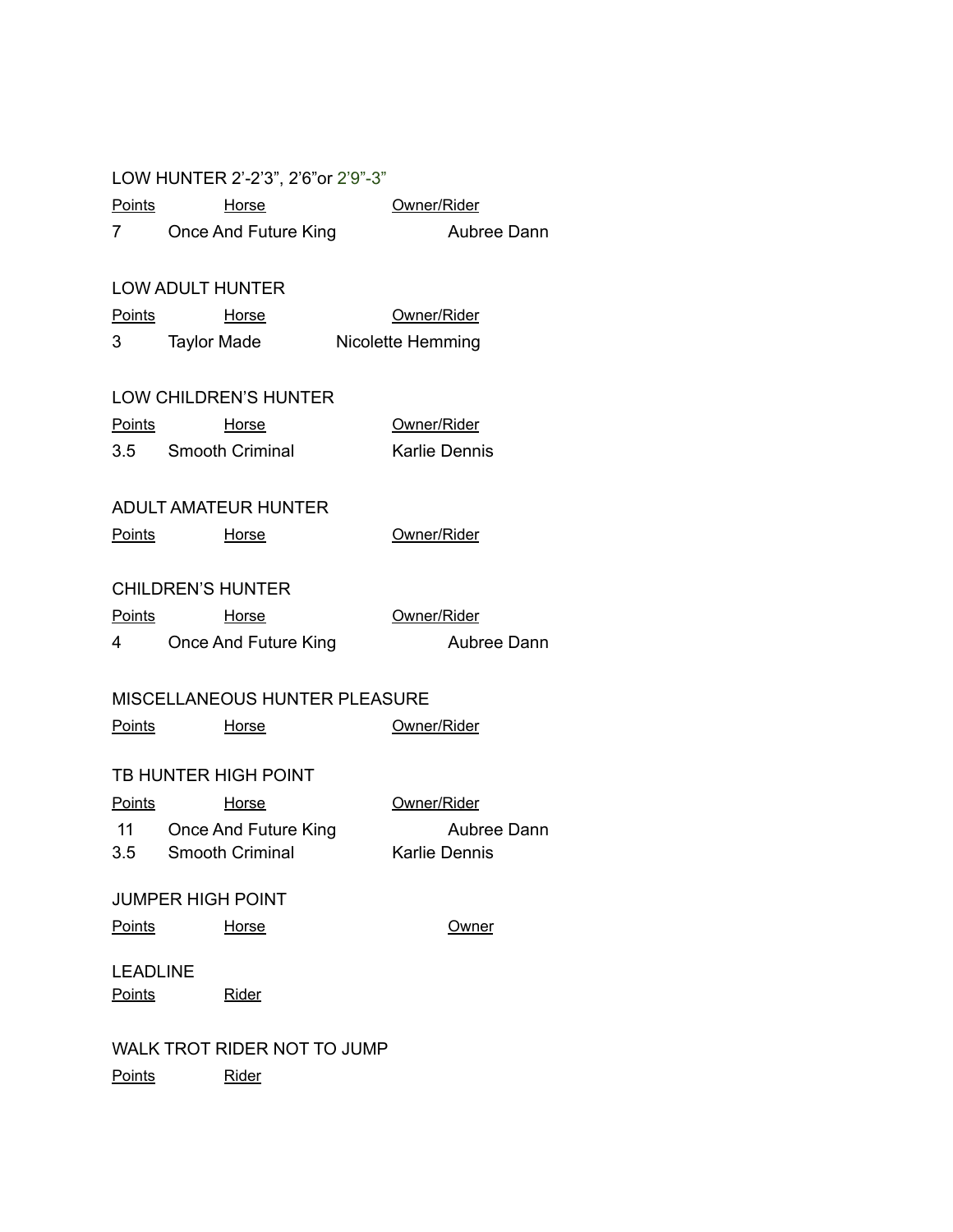#### WALK TROT RIDER GROUND POLES

| <b>Points</b> | Rider                |
|---------------|----------------------|
| 15            | <b>Bella Chiporo</b> |

## WALK TROT RIDER

| Points | <u>Rider</u>         |
|--------|----------------------|
| 51.5   | *Lilly Vitantonio    |
| 24.5   | *Bella Chakraborty   |
| 23     | *Daphne Laven        |
| 14.5   | <b>Aubrey Landry</b> |

# WALK TROT RIDER EQUITATION

| <u>Points</u> | Rider                |
|---------------|----------------------|
| 18            | *Lilly Vitantonio    |
| 6.5           | *Daphne Laven        |
| 6             | *Bella Chakraborty   |
| 5             | <b>Aubrey Landry</b> |

# WALK TROT CANTER RIDER

| Points | Rider                  |
|--------|------------------------|
| 25     | *Jenna Altadonna       |
| 15.5   | *Jillian Spurling      |
| 14.5   | *Robyn Chesnes         |
| 13.5   | <b>Quinn Gallagher</b> |
| 12     | <b>Madelyn Hively</b>  |
| 5      | <b>Aubrey Landry</b>   |
|        |                        |

# WALK TROT CANTER RIDER EQUITATION

| Points | Rider                 |
|--------|-----------------------|
| 8      | *Jillian Spurling     |
| 7.5    | *Robyn Chesnes        |
| 7      | *Jenna Altadonna      |
| 6      | <b>Aubrey Landry</b>  |
| 2      | <b>Madelyn Hively</b> |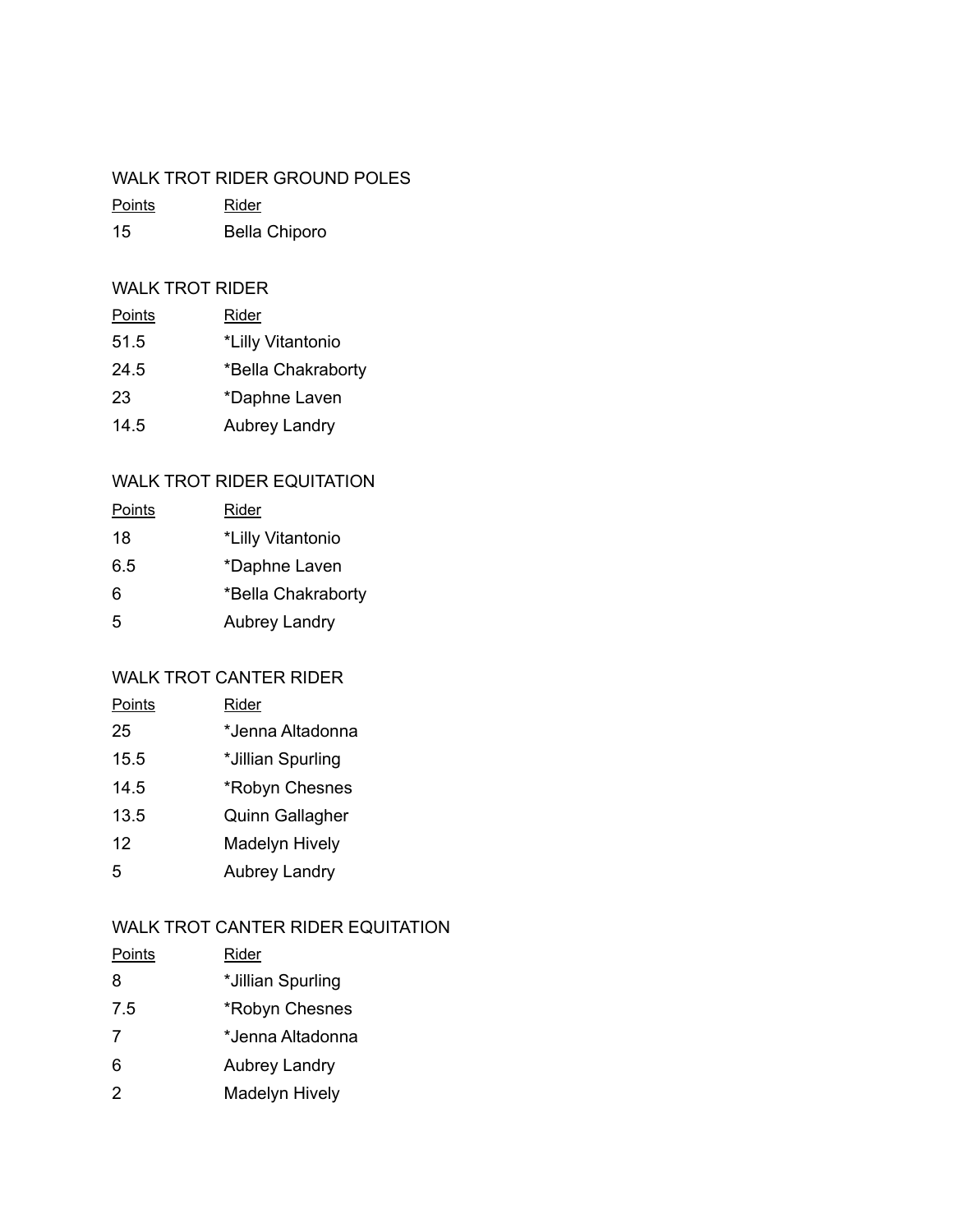#### EXTREMELY GREEN RIDER

| Points | Rider          |
|--------|----------------|
| 48     | *Sonia Ohrablo |

- 7.5 Madelyn Hively
- 4 Quinn Gallagher

## EXTREMELY GREEN RIDER EQUITATION

| <b>Points</b> | Rider                  |
|---------------|------------------------|
| 12.5          | *Sonia Ohrablo         |
| 3             | <b>Quinn Gallagher</b> |
| 1             | Madelyn Hively         |

## SHORT STIRRUP

| <b>Points</b> | Rider                   |
|---------------|-------------------------|
| 14.5          | <b>Marilynn Garrett</b> |
| 4             | Dani Srbinovich         |

## SHORT STIRRUP EQUITATION

| <b>Points</b> | Rider                   |
|---------------|-------------------------|
| 8             | <b>Marilynn Garrett</b> |
| 2.5           | Dani Srbinovich         |

#### ADULT RIDER

Points Rider

#### BEGINNER RIDER

Points Rider 11.5 Ariana Zebrasky

# BEGINNER RIDER EQUITATION

Points Rider

### INTERMEDIATE RIDER

Points Rider